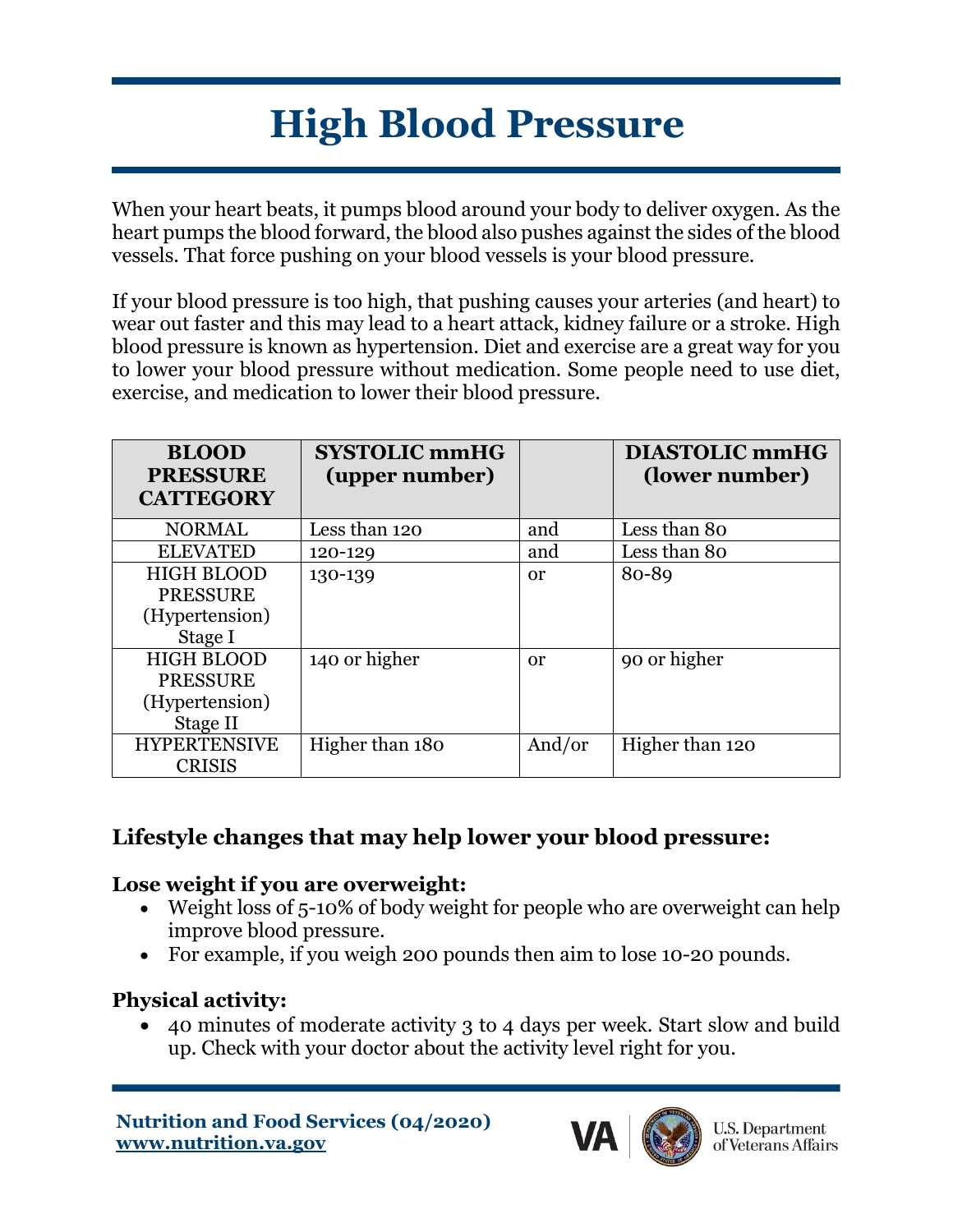• Generally, with "moderate" activity you would be breathing too quickly to carry on normal conversation.

#### **Limit sodium:**

- Even if you are taking medication for your blood pressure, you should limit how much sodium you eat or drink.
- In general, people with high blood pressure should have less than 2,300 milligrams of sodium per day.

#### **Tip: Limit the salt you add at the table, read food labels, and eat fewer processed foods.**

#### **Try the DASH Diet (stands for Dietary Approaches to Stop Hypertension):**

- This diet includes a variety of fruits and vegetables, whole grain foods, lean meats, nuts, and low-fat dairy products.
- The DASH diet has been shown to lower blood pressure.

## **Limit alcohol** and **Quit smoking:**

• Drinking more than 2 alcoholic drinks per day for men (or 1 for women) can raise blood pressure, and so can smoking.

### **Why does eating too much sodium raise my blood pressure? Why is that bad?**

Eating too much sodium makes your body hold on to water. When our bodies have too much water, it goes into the blood. Over time the tubes that hold your blood (arteries & veins) will become overstretched or worn. (Think of how fragile an overfilled balloon is).

When your everyday diet is high in sodium, your blood pressure will be higher. This puts stress on the veins and arteries that hold your blood and makes your heart work harder to pump blood. Over time the damage to your arteries and heart can lead to a stroke or a heart attack.

# **How does exercise help?**

Regular physical activity makes your heart stronger and better at moving blood. Then it doesn't have to push blood as forcefully through the tubes, this lowers blood pressure.



**U.S. Department** of Veterans Affairs